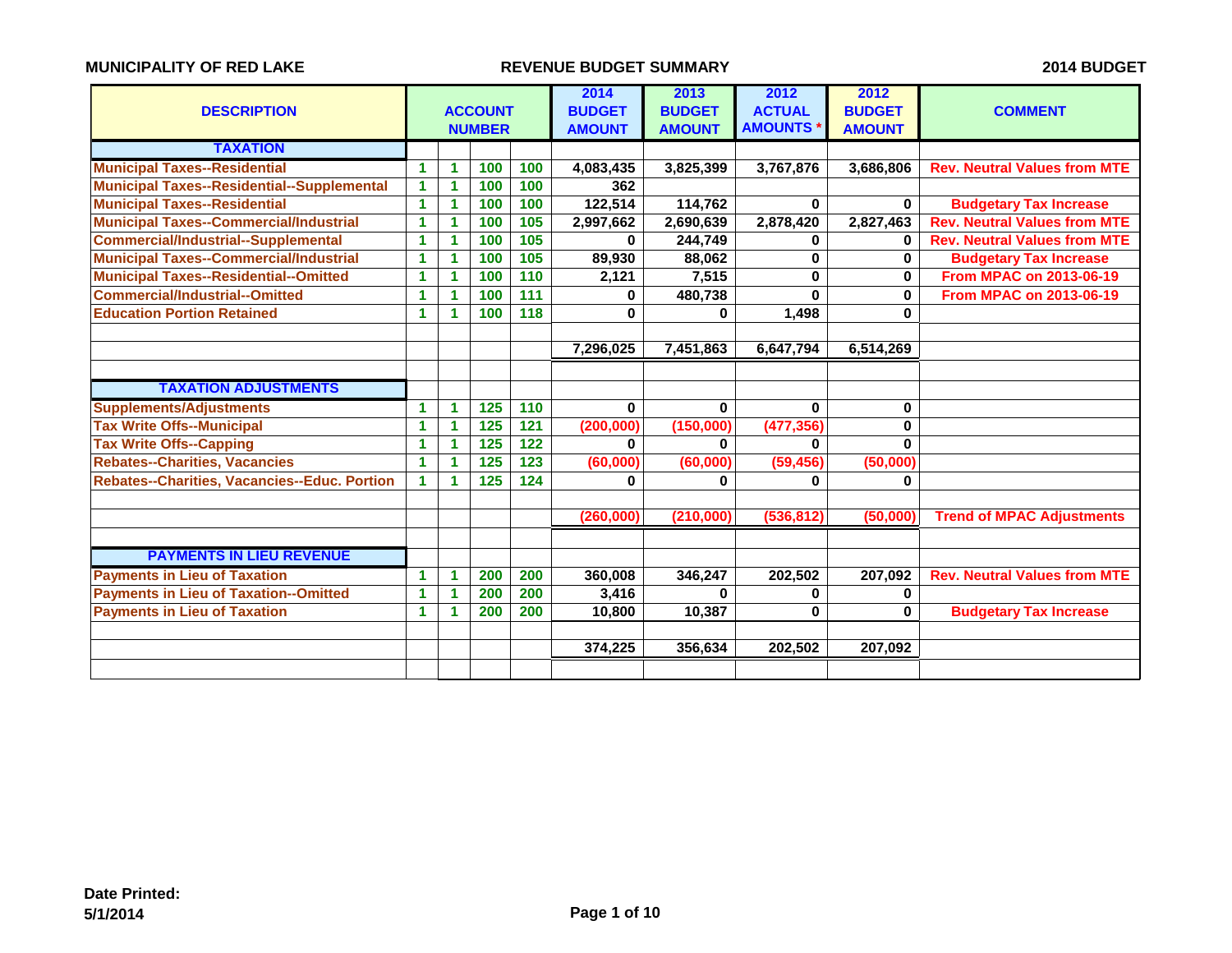| <b>DESCRIPTION</b>                          |                      |                | <b>ACCOUNT</b><br><b>NUMBER</b> |     | 2014<br><b>BUDGET</b><br><b>AMOUNT</b> | 2013<br><b>BUDGET</b><br><b>AMOUNT</b> | 2012<br><b>ACTUAL</b><br><b>AMOUNTS</b> | 2012<br><b>BUDGET</b><br><b>AMOUNT</b> | <b>COMMENT</b>                |
|---------------------------------------------|----------------------|----------------|---------------------------------|-----|----------------------------------------|----------------------------------------|-----------------------------------------|----------------------------------------|-------------------------------|
| <b>ONTARIO CONDITIONAL OPERATING GRANTS</b> |                      |                |                                 |     |                                        |                                        |                                         |                                        |                               |
| <b>Ontario Municipal Partnership Fund</b>   | 1                    | $\blacksquare$ | 300                             | 300 | 1,717,200                              | 1,908,000                              | 1,989,500                               | 1,989,500                              | <b>Provided By Province</b>   |
| <b>Water Works Funding (OSWAP)</b>          | 1                    | 1              | 300                             | 301 | 25,000                                 | 25,000                                 | 25,000                                  | 25,000                                 | <b>Contribution Agreement</b> |
| <b>Police Grants--RIDE Subsidy</b>          | $\blacktriangleleft$ | $\mathbf{1}$   | 300                             | 303 | 9,081                                  | 9,081                                  | 9,000                                   | 9,081                                  | <b>Offsets Expense</b>        |
| <b>Police Grants--Safer Communities</b>     | 1                    | 1              | 300                             | 304 | 70,000                                 | 70,000                                 | 68,924                                  | 70,000                                 | <b>By-Law 1308-10</b>         |
| <b>Ferry Subsidy</b>                        | 1                    | $\mathbf{1}$   | 300                             | 306 | 162,900                                | 162,900                                | 197,640                                 | 125,000                                |                               |
| <b>Fire Services Grants</b>                 | $\mathbf{1}$         | $\mathbf{1}$   | 300                             | 307 | 6,000                                  | 12,600                                 | 13,155                                  | 12,600                                 | <b>CIMS--18 X \$700</b>       |
| <b>Fire Services Grants--JEPP</b>           | $\mathbf{1}$         | 1              | 300                             | 308 | 0                                      | 0                                      | $\bf{0}$                                | 168,300                                |                               |
| <b>WDO Funding</b>                          | 1                    | $\mathbf{1}$   | 300                             | 315 | 87,995                                 | 87,985                                 | 0                                       | 0                                      |                               |
| <b>Stewardship Ontario Grants</b>           | 1                    | $\mathbf{1}$   | 300                             | 316 | 0                                      | 0                                      | 568                                     | 3,000                                  | <b>Recycling Program</b>      |
| <b>Other Provincial Grants</b>              | 1                    | $\mathbf{1}$   | 300                             | 318 | $\bf{0}$                               | $\bf{0}$                               | 4,546                                   | $\bf{0}$                               |                               |
| <b>Employment Grants</b>                    | 1                    | 1.             | 300                             | 322 | 9,000                                  | 5,600                                  | 5,702                                   | 5,600                                  |                               |
| <b>NOHFC--Intern</b>                        | $\blacktriangleleft$ | 1              | 300                             | 351 | 9,000                                  | 18,500                                 | 27,500                                  | 21,157                                 | 90% of Intern Wages Costs     |
| <b>NOHFC--KDMA Grant</b>                    | 1                    | $\mathbf{1}$   | 300                             | 352 | 0                                      | 0                                      | $\mathbf 0$                             | $\bf{0}$                               |                               |
|                                             |                      |                |                                 |     |                                        |                                        |                                         |                                        |                               |
|                                             |                      |                |                                 |     | 2,096,176                              | 2,299,666                              | 2,341,535                               | 2,429,238                              |                               |
|                                             |                      |                |                                 |     |                                        |                                        |                                         |                                        |                               |
| <b>KDSB FUNDING</b>                         |                      |                |                                 |     |                                        |                                        |                                         |                                        |                               |
| <b>Fee Subsidy--Red Lake</b>                | 1                    | $\mathbf{1}$   | 325                             | 325 | 76,298                                 | 76,298                                 | 106,640                                 | 76,298                                 | 128,623                       |
| <b>Fee Subsidy--Golden</b>                  | $\mathbf{1}$         | 1              | 325                             | 326 | 76,877                                 | 76,877                                 | 44,828                                  | 76,877                                 | 94,899                        |
| Fee Subsidy--St. John's                     | 1                    | $\mathbf{1}$   | 325                             | 327 | 35,323                                 | 35,323                                 | 19,615                                  | 35,323                                 | 77,801                        |
| <b>KDSB Stabilization</b>                   | 1                    | 1              | 325                             | 328 | 68,964                                 | 95,181                                 | 100,037                                 | 0                                      |                               |
| <b>Special Needs Subsidy</b>                | $\blacktriangleleft$ | 1              | 325                             | 331 | 114,296                                | 179,487                                | 69,487                                  | 69,487                                 |                               |
| <b>Hub--Resource Center Subsidy</b>         | 1                    | $\mathbf{1}$   | 325                             | 332 | 162,348                                | 162,348                                | 162,348                                 | 162,348                                |                               |
| <b>Core Funding--Red Lake</b>               | 1                    | 1              | 325                             | 333 | 0                                      | 0                                      | 31,928                                  | 52,700                                 |                               |
| <b>Core Funding--Golden</b>                 | $\mathbf{1}$         | 1              | 325                             | 334 | 0                                      | $\bf{0}$                               | 73,473                                  | 52,700                                 |                               |
| <b>Wage Improvement---Red Lake</b>          | $\blacktriangleleft$ | $\mathbf{1}$   | 325                             | 335 | $\mathbf{0}$                           | 85,737                                 | 72,491                                  | 76,619                                 |                               |
| <b>General Operating Grant</b>              | $\mathbf{1}$         | 1              | 325                             | 336 | 268,569                                | $\bf{0}$                               | $\bf{0}$                                | $\Omega$                               |                               |
| <b>Resource Teacher--Golden</b>             | $\blacktriangleleft$ | $\mathbf{1}$   | 325                             | 338 | 0                                      | 51,641                                 | 55,000                                  | 55,000                                 |                               |
| <b>Resource Teacher--St. John's</b>         | 1                    | 1              | 325                             | 339 | 0                                      | 51,641                                 | 55,000                                  | 55,000                                 |                               |
| <b>Child Care Grants</b>                    | 1                    | 1.             | 325                             | 341 | $\mathbf{0}$                           | 0                                      | $\bf{0}$                                | $\bf{0}$                               |                               |
| <b>Child Care Grants--Other</b>             | 1                    | 1              | 325                             | 342 | 3,300                                  | 3,300                                  | 3,300                                   | 3,300                                  |                               |
| <b>Best Starts--Deferred</b>                | 1                    | $\mathbf{1}$   | 325                             | 348 | 0                                      | $\bf{0}$                               | $\overline{215}$                        | $\bf{0}$                               |                               |
|                                             |                      |                |                                 |     |                                        |                                        |                                         |                                        |                               |
|                                             |                      |                |                                 |     | 805,975                                | 817,832                                | 794,361                                 | 715,652                                |                               |
|                                             |                      |                |                                 |     |                                        |                                        |                                         |                                        |                               |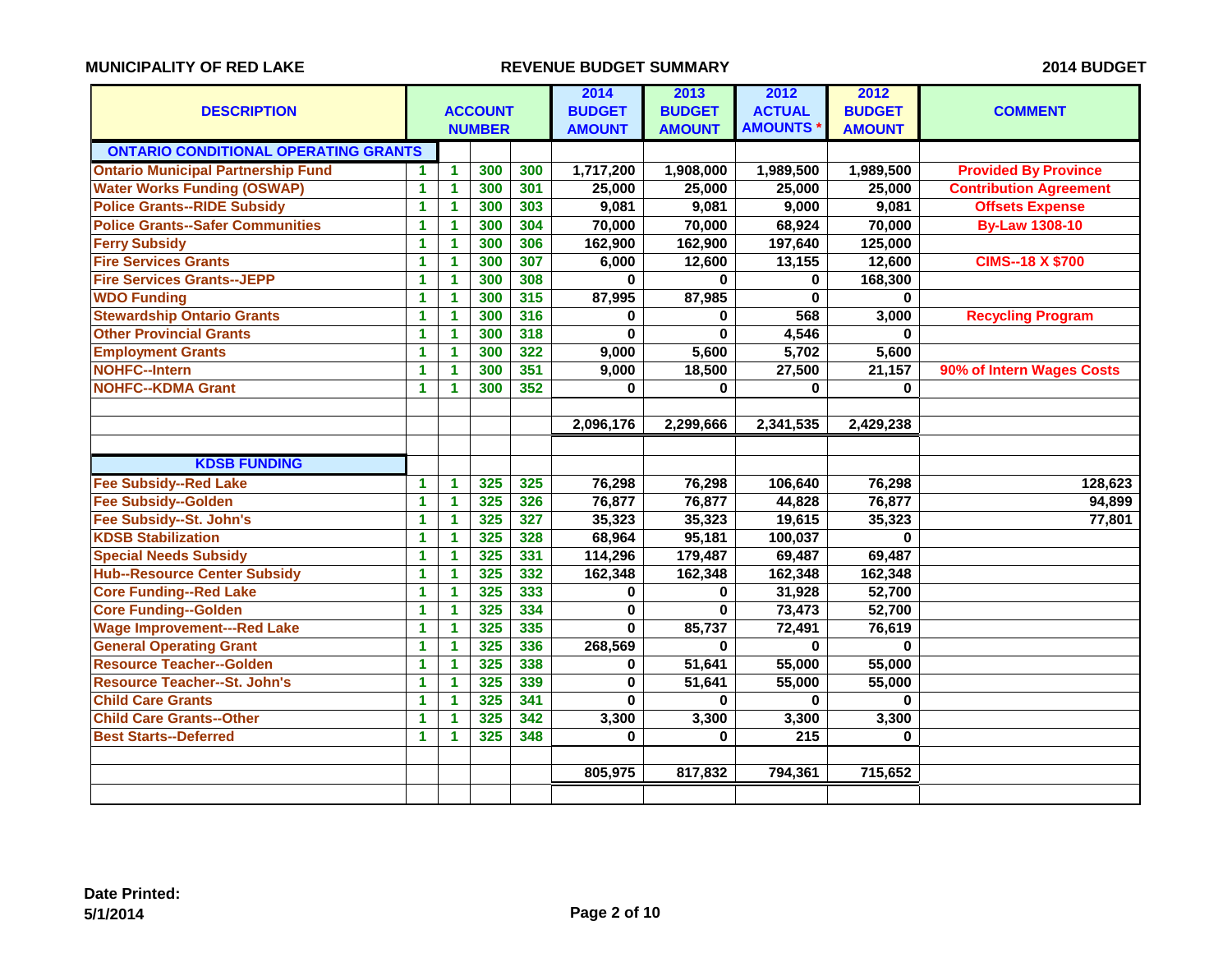|                                              |                      |                      |                |     | 2014          | 2013          | 2012           | 2012          |                |
|----------------------------------------------|----------------------|----------------------|----------------|-----|---------------|---------------|----------------|---------------|----------------|
| <b>DESCRIPTION</b>                           |                      |                      | <b>ACCOUNT</b> |     | <b>BUDGET</b> | <b>BUDGET</b> | <b>ACTUAL</b>  | <b>BUDGET</b> | <b>COMMENT</b> |
|                                              |                      |                      | <b>NUMBER</b>  |     | <b>AMOUNT</b> | <b>AMOUNT</b> | <b>AMOUNTS</b> | <b>AMOUNT</b> |                |
| <b>ONTARIO CONDITIONAL CAPITAL GRANTS</b>    |                      |                      |                |     |               |               |                |               |                |
| <b>NOHFC--Sustainability</b>                 | 1.                   | 1                    | 350            | 352 | 0             | 0             | 4,000          | 0             |                |
| <b>NOHFC--Parking Lot/Service Road</b>       | 1                    | 1                    | 350            | 354 | $\mathbf 0$   | $\bf{0}$      | 0              | $\mathbf 0$   |                |
| <b>NOHFC--Recycling</b>                      | 1                    | 1                    | 350            | 356 | 0             | 0             | $\bf{0}$       | $\bf{0}$      |                |
| <b>NOHFC--Natural Gas</b>                    | 1                    | 1                    | 350            | 357 | $\bf{0}$      | $\bf{0}$      | 4,900,000      | 4,900,000     |                |
| <b>NOHFC--Clinic</b>                         | $\blacktriangleleft$ | 1                    | 350            | 358 | 250,000       | 250,000       | $\bf{0}$       | $\bf{0}$      |                |
| <b>NOHFC--Docks</b>                          | 1                    | 1                    | 350            |     | 39,008        | 0             | 0              | $\bf{0}$      |                |
| <b>WDO Grants--Compaction Trailer</b>        | 1                    | 1                    | 350            |     | 115,900       | $\bf{0}$      | $\bf{0}$       | $\bf{0}$      |                |
| <b>Water Works Funding (OSWAP)</b>           | 1                    | 1                    | 350            | 370 | 885,000       | $\bf{0}$      | 132,177        | 169,585       |                |
| <b>Development Grants</b>                    | 1                    | 1                    | 350            | 382 | 0             | $\mathbf{0}$  | 23,400         | 0             |                |
|                                              |                      |                      |                |     |               |               |                |               |                |
|                                              |                      |                      |                |     | 1,289,908     | 250,000       | 5,059,577      | 5,069,585     |                |
|                                              |                      |                      |                |     |               |               |                |               |                |
| <b>CANADA CONDITIONAL OPERATING GRANTS</b>   |                      |                      |                |     |               |               |                |               |                |
| <b>Canada Day Grant</b>                      | $\mathbf{1}$         | 1                    | 400            | 400 | $\bf{0}$      | $\bf{0}$      | 9.000          | $\mathbf 0$   |                |
|                                              |                      |                      |                |     |               |               |                |               |                |
|                                              |                      |                      |                |     | 0             | $\bf{0}$      | 9,000          | $\bf{0}$      |                |
|                                              |                      |                      |                |     |               |               |                |               |                |
| <b>CANADA CAPITAL GRANTS</b>                 |                      |                      |                |     |               |               |                |               |                |
| <b>Federal Gas Tax Funding--Current Year</b> | 1                    | 1                    | 450            | 450 | 277,670       | 277,670       | $\bf{0}$       | 277,670       |                |
| <b>Federal Gas Tax Funding--Deferred</b>     | 1                    | 1                    | 450            | 450 | (277, 670)    | (277, 670)    | 0              | (277, 670)    |                |
| <b>Federal Gas Tax Funding--Current Year</b> | 1                    | 1                    | 450            | 450 | 0             | 0             | $\bf{0}$       | 25,000        |                |
| <b>FedNor--Natural Gas</b>                   | 1                    | 1                    | 450            | 457 | $\bf{0}$      | $\bf{0}$      | 2,700,000      | 2,700,000     |                |
| <b>Fed-Nor--Docks</b>                        | 1                    | 1                    | 450            |     | 39,008        | 0             | $\bf{0}$       | 0             |                |
| <b>FedNor--Parking Lot/Service Road</b>      | 1                    | 1                    | 450            | 463 | $\Omega$      | $\mathbf{0}$  | 3,698          | $\mathbf{0}$  |                |
| <b>FCM--GMF--ATB</b>                         | 1                    | $\blacktriangleleft$ | 450            | 471 | 400,000       | 400,000       | $\bf{0}$       | 354,688       |                |
| A.C.A.P. Grant                               | 1                    | 1                    | 450            | 473 | 600,000       | 28,035        | 378,933        | 219,000       |                |
| <b>RINC--Skate Board Park</b>                | 1                    | 1                    | 450            | 482 | $\bf{0}$      | $\bf{0}$      | 20,217         | 0             |                |
|                                              |                      |                      |                |     |               |               |                |               |                |
|                                              |                      |                      |                |     | 1,039,008     | 428,035       | 3,102,848      | 3,298,688     |                |
|                                              |                      |                      |                |     |               |               |                |               |                |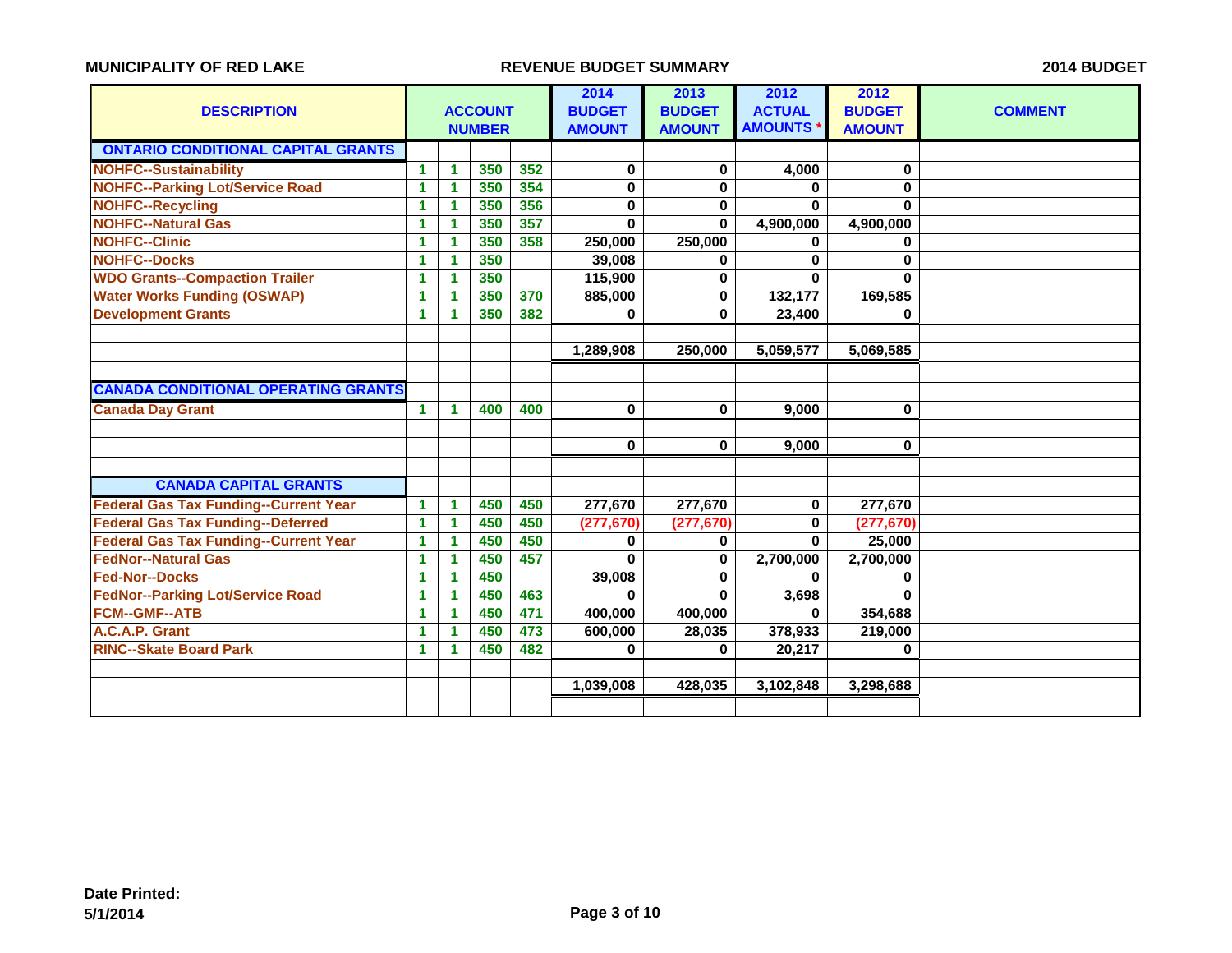|                                             |                      |                      |                | 2014             | 2013          | 2012          | 2012               |               |                          |
|---------------------------------------------|----------------------|----------------------|----------------|------------------|---------------|---------------|--------------------|---------------|--------------------------|
| <b>DESCRIPTION</b>                          |                      |                      | <b>ACCOUNT</b> |                  | <b>BUDGET</b> | <b>BUDGET</b> | <b>ACTUAL</b>      | <b>BUDGET</b> | <b>COMMENT</b>           |
|                                             |                      |                      | <b>NUMBER</b>  |                  | <b>AMOUNT</b> | <b>AMOUNT</b> | <b>AMOUNTS</b>     | <b>AMOUNT</b> |                          |
| <b>USER FEES AND CHARGES</b>                |                      |                      |                |                  |               |               |                    |               |                          |
| <b>Water User Charges</b>                   | 1                    | $\mathbf{1}$         | 500            | 500              | 973,845       | 859,678       | 825,670            | 823,750       |                          |
| <b>Distribution Fees--Water</b>             | 1                    | $\mathbf{1}$         | 500            | 501              | 284,320       | 288,320       | 286,888            | 286,000       | \$160 X                  |
| <b>Infrastructure Improvement Fees</b>      | 1                    | 1                    | 500            | 502              | 532,543       | 514,698       | 427,562            | 427,120       |                          |
| <b>Water--Reinstatement Fees</b>            | 1                    | 1                    | 500            | 503              | $\mathbf{0}$  | 0             | $\overline{200}$   | $\bf{0}$      |                          |
| <b>Sewer User Charges</b>                   | 1                    | 1                    | 500            | 505              | 559,961       | 472,540       | 444,035            | 447,890       |                          |
| <b>Distribution Fees--Sewage</b>            | 1                    | 1                    | 500            | 506              | 142,160       | 140,880       | 140,027            | 140,160       |                          |
| <b>Infrastructure Improvement Fees</b>      | 1                    | $\blacktriangleleft$ | 500            | 507              | 121,519       | 117,397       | 90,023             | 90,379        |                          |
| <b>Collection Fees--Property</b>            | 1                    | $\blacktriangleleft$ | 500            | 510              | 1,600         | 2,300         | 2,277              | 10,750        |                          |
| Day Care User Fees--Red Lake                | 1                    | 1                    | 500            | 511              | 188,152       | 185,147       | 180,461            | 185,147       |                          |
| <b>Day Care User Fees--Golden</b>           | 1                    | 1                    | 500            | 512              | 257,367       | 222,909       | 242,552            | 222,909       |                          |
| Day Care User Fees--St. John's              | 1                    | 1                    | 500            | $\overline{513}$ | 99,150        | 125,937       | 99,636             | 125,937       |                          |
| <b>Miss MacKenzie Fares</b>                 | $\overline{1}$       | $\overline{1}$       | 500            | 525              | 15,000        | 18,000        | 17,992             | 12,000        |                          |
| <b>Cemetery Plot Sales</b>                  | 1                    | 1                    | 500            | 530              | 17,500        | 17,500        | 12,826             | 17,500        |                          |
| <b>W.D.S. Revenue--Recoveries</b>           | 1                    | 1                    | 500            | 534              | 6,000         | 6,000         | $\overline{5,767}$ | 14,500        |                          |
| <b>W.D.S. Revenue--Tipping Fees</b>         | 1.                   | $\mathbf{1}$         | 500            | 535              | 350,000       | 350,000       | 523,575            | 350,000       |                          |
| <b>W.D.S. Revenue--WDO/OTS/OES</b>          | 1                    | 1                    | 500            | 536              | 1,150         | 1,600         | 1,596              | 1,250         |                          |
| <b>W.D.S. Revenue--Bag Tags</b>             | 1                    | 1                    | 500            | 537              | 157,522       | 157,522       | 144,388            | 157,522       | (2,157 X \$2 X 52) X 2/3 |
| <b>W.D.S. Revenue--Dump Tickets</b>         | 1                    | $\blacktriangleleft$ | 500            | 538              | 48,000        | 26,500        | 26,290             | 19,200        |                          |
| <b>Commissions--Dump Tickets</b>            | 1                    | 1                    | 500            | 539              | (17,500)      | (16, 500)     | (16, 470)          | $\bf{0}$      |                          |
| <b>Communities in Bloom Revenue</b>         | 1                    | $\overline{1}$       | 500            | 541              | 4,380         | 4,380         | 4,465              | 4,985         | 90 Pots X \$48.67        |
| <b>R L Touring Region--Special Projects</b> | 1                    | $\blacktriangleleft$ | 500            | 543              | $\bf{0}$      | $\bf{0}$      | 1,740              | $\bf{0}$      |                          |
| <b>Building Rental Revenue</b>              | 1                    | 1                    | 500            | 545              | 80,000        | 75,000        | 81,931             | 70,000        |                          |
| <b>Airport--General Revenue</b>             | 1                    | 1.                   | 500            | 550              | 621,400       | 602,540       | 598,927            | 539,406       |                          |
| <b>Airport--Passenger Fees</b>              | 1                    | $\blacktriangleleft$ | 500            | 550              | 115,500       | 115,500       | 114,552            | 106,000       |                          |
| <b>Airport--AIF Fees</b>                    | $\mathbf{1}$         | 1                    | 500            | 550              | 184,800       | 184,800       | 176,926            | 159,000       |                          |
| <b>Airport--Parking Fees</b>                | 1                    | 1                    | 500            | 550              | 130,000       | 136,000       | 133,719            | 73,000        |                          |
| <b>Other Resale Items</b>                   | 1                    | $\mathbf{1}$         | 500            | 553              | 1,500         | 1,500         | 1,210              | 16,000        |                          |
| <b>Provincial Offenses Act Revenue</b>      | 1                    | $\blacktriangleleft$ | 500            | 555              | 65,000        | 75,000        | 53,246             | 75,000        |                          |
| <b>Bylaw Fines--Pet Control</b>             | 1                    | 1                    | 500            | 556              | 1,500         | 0             | $\bf{0}$           | $\mathbf 0$   |                          |
| <b>Bylaw Fines--All Other</b>               | 1                    | 1                    | 500            | 557              | 5,000         | $\bf{0}$      | $\bf{0}$           | $\bf{0}$      |                          |
| <b>Credit Card User Fees</b>                | $\blacktriangleleft$ | $\blacktriangleleft$ | 500            | 565              | 600           | 750           | 804                | 750           |                          |
| <b>Planning Fees</b>                        | 1                    | 1                    | 500            | 570              | 9,800         | 17,500        | 17,475             | 7,250         |                          |
| <b>Custom Works Revenue</b>                 | 1                    | $\overline{1}$       | 500            | 580              | 50,000        | 40,000        | 37,666             | 60,000        |                          |
| <b>Custom Works Revenue</b>                 | $\mathbf{1}$         | $\blacktriangleleft$ | 500            | 580              | 39,008        | $\bf{0}$      | $\bf{0}$           | $\mathbf 0$   | <b>Docks Replacement</b> |
| <b>Aqua Flow Sales</b>                      | 1                    | 1                    | 500            | 581              | 0             | $\bf{0}$      | 500                | $\bf{0}$      |                          |
| <b>Donations</b>                            | 1                    | 1.                   | 500            | 590              | $\bf{0}$      | $\mathbf 0$   | 100                | $\bf{0}$      |                          |
| <b>Miscellaneous User Fees</b>              | 1                    | 1                    | 500            | 598              | 500           | 10,000        | 9,869              | 25,000        |                          |
| <b>Miscellaneous</b>                        | $\mathbf{1}$         | 1                    | 500            | 599              | 2,500         | 4,500         | 3,265              | 3,439         |                          |
|                                             |                      |                      |                |                  |               |               |                    |               |                          |
|                                             |                      |                      |                |                  | 5,049,778     | 4,757,897     | 4,691,687          | 4,471,844     |                          |

**Date Printed:**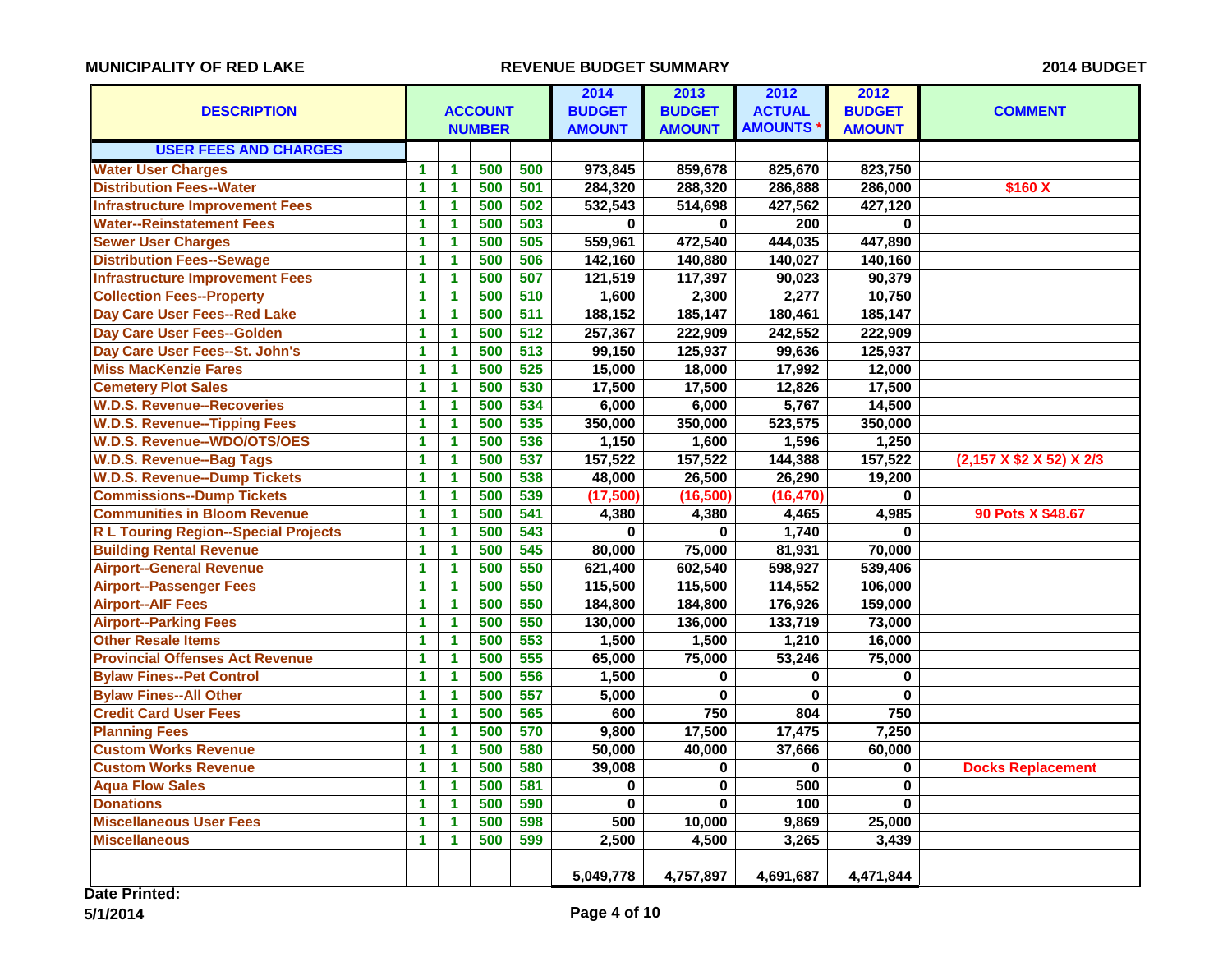| <b>DESCRIPTION</b> |  | <b>ACCOUNT</b><br><b>NUMBER</b> | 2014<br><b>BUDGET</b><br><b>AMOUNT</b> | 2013<br><b>BUDGET</b><br><b>AMOUNT</b> | 2012<br><b>ACTUAL</b><br><b>AMOUNTS *</b> | 2012<br><b>BUDGET</b><br><b>AMOUNT</b> | <b>COMMENT</b> |
|--------------------|--|---------------------------------|----------------------------------------|----------------------------------------|-------------------------------------------|----------------------------------------|----------------|
|                    |  |                                 |                                        |                                        |                                           |                                        |                |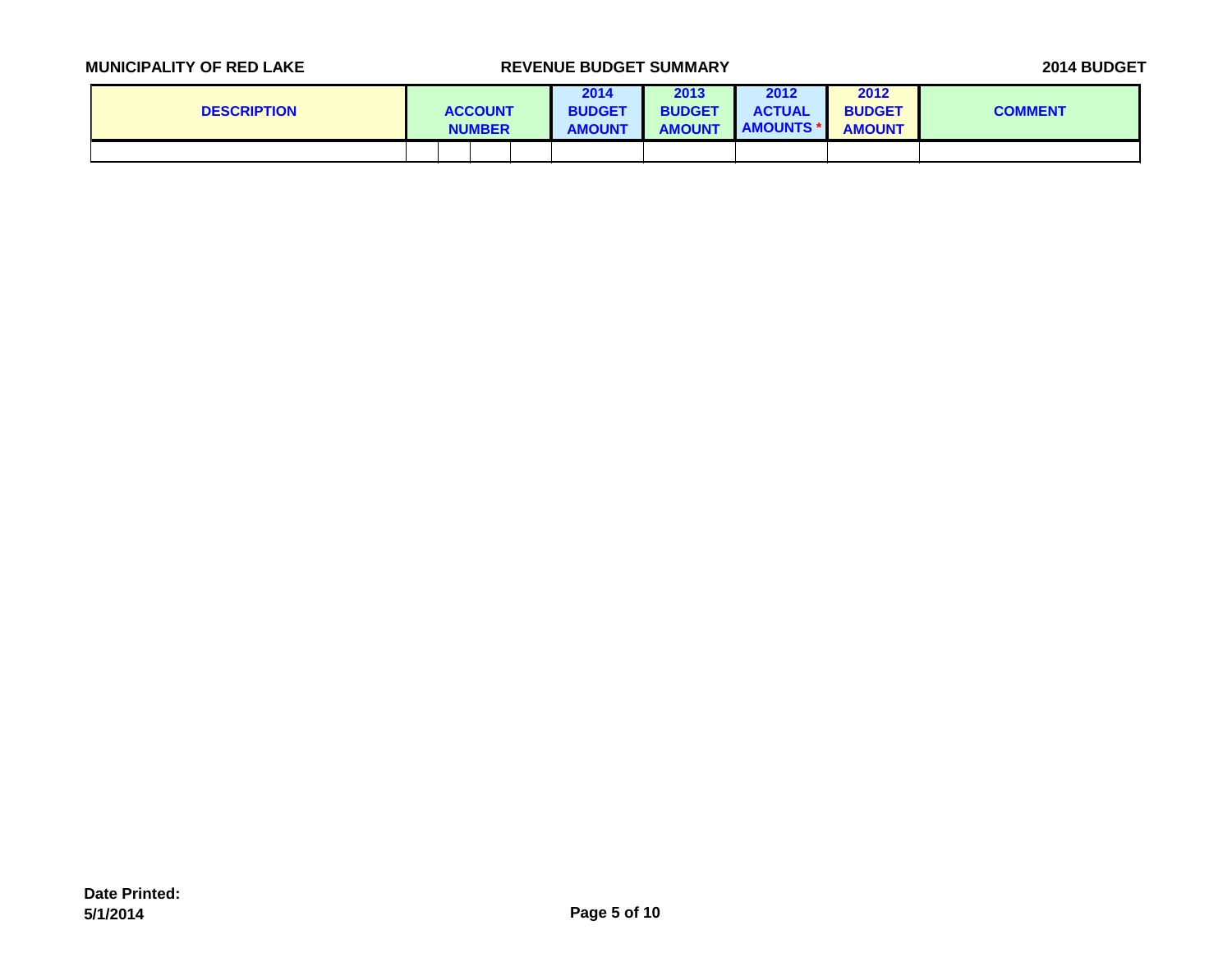| <b>DESCRIPTION</b>                    | <b>ACCOUNT</b>       |                | 2014<br><b>BUDGET</b> | 2013<br><b>BUDGET</b> | 2012<br><b>ACTUAL</b> | 2012<br><b>BUDGET</b> | <b>COMMENT</b> |               |  |
|---------------------------------------|----------------------|----------------|-----------------------|-----------------------|-----------------------|-----------------------|----------------|---------------|--|
|                                       |                      |                | <b>NUMBER</b>         |                       | <b>AMOUNT</b>         | <b>AMOUNT</b>         | <b>AMOUNTS</b> | <b>AMOUNT</b> |  |
| <b>LICENSES AND PERMITS</b>           |                      |                |                       |                       |                       |                       |                |               |  |
| <b>Building Permits</b>               | $\blacktriangleleft$ | 1              | 600                   | 600                   | 36,000                | 58,000                | 58,051         | 30,500        |  |
| <b>Pet Control--Dog Tags</b>          | $\mathbf{1}$         | $\mathbf{1}$   | 600                   | 605                   | 6,000                 | 9,950                 | 9,950          | 9,250         |  |
| <b>Lottery Licenses</b>               | $\mathbf{1}$         | 1              | 600                   | 610                   | 6,500                 | 9,000                 | 8,975          | 12,500        |  |
| <b>Business Licenses</b>              | $\mathbf{1}$         | 1              | 600                   | 615                   | 6,000                 | 2,950                 | 2,950          | 3,400         |  |
| <b>Marriage Licenses</b>              | 1                    | 1              | 600                   | 620                   | 2,500                 | 2,000                 | 1,956          | 4,500         |  |
| <b>Marriage Ceremony Fees</b>         | $\blacktriangleleft$ | $\mathbf{1}$   | 600                   | 621                   | 2,500                 | 2,750                 | 2,650          | 3,500         |  |
| <b>Fire Permits</b>                   | $\mathbf{1}$         | $\blacksquare$ | 600                   | 625                   | 9,000                 | 7,500                 | 7,535          | 7,250         |  |
| <b>False Alarms Call Outs</b>         | $\blacktriangleleft$ | $\blacksquare$ | 600                   | 626                   | 0                     | 0                     | $\bf{0}$       | $\bf{0}$      |  |
| <b>Fire Reports Revenue</b>           | $\mathbf{1}$         | $\mathbf{1}$   | 600                   | 627                   | $\bf{0}$              | 10,000                | 10,070         | 2,000         |  |
| <b>Tax Certificates</b>               | $\mathbf{1}$         | 1              | 600                   | 630                   | 7,500                 | 7,500                 | 7,465          | 9,000         |  |
| <b>Taxi Licenses</b>                  | $\mathbf{1}$         | 1              | 600                   | 635                   | 1,000                 | 1,000                 | 1,085          | 480           |  |
| <b>Death Registrations</b>            | 1                    | 1              | 600                   | 640                   | 1,150                 | 1,450                 | 1,475          | 1,250         |  |
| <b>Parking Rentals/Permits</b>        | $\blacktriangleleft$ | 1              | 600                   | 645                   | 10,385                | 10,385                | 9,150          | 9,150         |  |
|                                       |                      |                |                       |                       |                       |                       |                |               |  |
|                                       |                      |                |                       |                       | 88,535                | 122,485               | 121,312        | 92,780        |  |
|                                       |                      |                |                       |                       |                       |                       |                |               |  |
| <b>RECREATION</b>                     |                      |                |                       |                       |                       |                       |                |               |  |
| <b>Arena Rentals</b>                  | $\mathbf 1$          | $\mathbf{1}$   | 700                   | 705                   | 8,000                 | 4,750                 | 4,735          | 4,750         |  |
| <b>Cochenour Hall Rentals</b>         | $\mathbf{1}$         | 1              | 700                   | 710                   | 15,000                | 15,000                | 16,770         | 14,500        |  |
| <b>Arena Boards Advertising</b>       | 1                    | 1              | 700                   | $715$                 | 2,050                 | 3,000                 | 3,050          | 2,500         |  |
| <b>Arena Ice Rentals/Open Skating</b> | $\mathbf{1}$         | $\mathbf{1}$   | 700                   | 720                   | 75,000                | 70,000                | 70,077         | 47,500        |  |
| <b>Ball Field Fees</b>                | 1                    | 1              | 700                   | 730                   | 1,450                 | 1,200                 | 1,360          | 1,200         |  |
| <b>Community Center--Concession</b>   | $\mathbf{1}$         | $\mathbf{1}$   | 700                   | 735                   | 3,250                 | 4,500                 | 4,753          | 3,500         |  |
| <b>Community Center--Drop In</b>      | 1                    | $\blacksquare$ | 700                   | 740                   | 6,500                 | 6,500                 | 6,510          | 7,250         |  |
| <b>Community Center--Memberships</b>  | $\blacktriangleleft$ | 1              | 700                   | 745                   | 36,500                | 43,900                | 43,894         | 36,500        |  |
| <b>Community Center--Passes</b>       | $\blacktriangleleft$ | $\mathbf{1}$   | 700                   | 750                   | 1,750                 | 3,500                 | 3,465          | 2,975         |  |
| <b>Recreation Equipment Rentals</b>   | $\overline{1}$       | $\overline{1}$ | 700                   | $\overline{755}$      | 1,700                 | 1,800                 | 1,804          | 1,975         |  |
| <b>Recreation--Special Events</b>     | $\mathbf{1}$         | 1              | 700                   | 765                   | 1,000                 | 6,500                 | 6,588          | 3,550         |  |
| <b>Recreation Donations</b>           | 1                    | 1              | 700                   | 766                   | $\bf{0}$              | $\bf{0}$              | 3,285          | 5,000         |  |
| <b>Court Recoveries</b>               | $\blacktriangleleft$ | 1              | 700                   | 770                   | 0                     | $\mathbf 0$           | 1,368          | $\bf{0}$      |  |
|                                       |                      |                |                       |                       |                       |                       |                |               |  |
|                                       |                      |                |                       |                       | 152,200               | 160,650               | 167,657        | 131,200       |  |
|                                       |                      |                |                       |                       |                       |                       |                |               |  |
| <b>DONATIONS</b>                      |                      |                |                       |                       |                       |                       |                |               |  |
| <b>Clinic Donation</b>                | $\blacktriangleleft$ | 1              | 750                   | 762                   | 5,000,000             | 5,000,000             | $\bf{0}$       | 0             |  |
| <b>Parks</b>                          | $\blacktriangleleft$ | $\mathbf{1}$   | 750                   | 763                   | $\bf{0}$              | $\mathbf 0$           | 10,000         | $\mathbf{0}$  |  |
| <b>KDMADonations</b>                  | $\blacktriangleleft$ | $\mathbf{1}$   | 750                   | 766                   | $\mathbf 0$           | $\mathbf 0$           | $\bf{0}$       | 0             |  |
|                                       |                      |                |                       |                       |                       |                       |                |               |  |
|                                       |                      |                |                       |                       | 5,000,000             | 5,000,000             | 10,000         | 0             |  |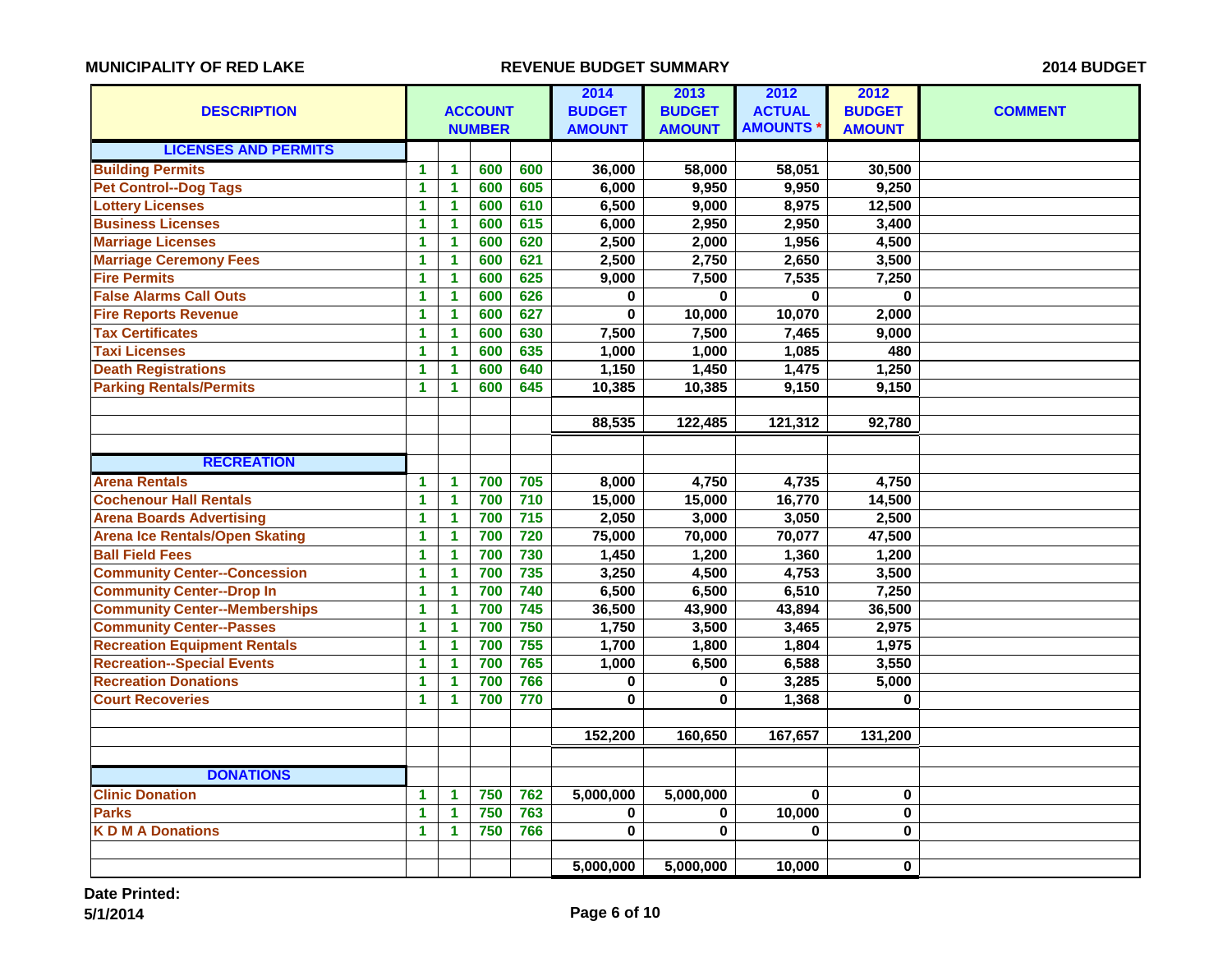| <b>DESCRIPTION</b> |  | <b>ACCOUNT</b><br><b>NUMBER</b> | 2014<br><b>BUDGET</b><br><b>AMOUNT</b> | 2013<br><b>BUDGET</b><br><b>AMOUNT</b> | 2012<br><b>ACTUAL</b><br><b>AMOUNTS *</b> | 2012<br><b>BUDGET</b><br><b>AMOUNT</b> | <b>COMMENT</b> |
|--------------------|--|---------------------------------|----------------------------------------|----------------------------------------|-------------------------------------------|----------------------------------------|----------------|
|                    |  |                                 |                                        |                                        |                                           |                                        |                |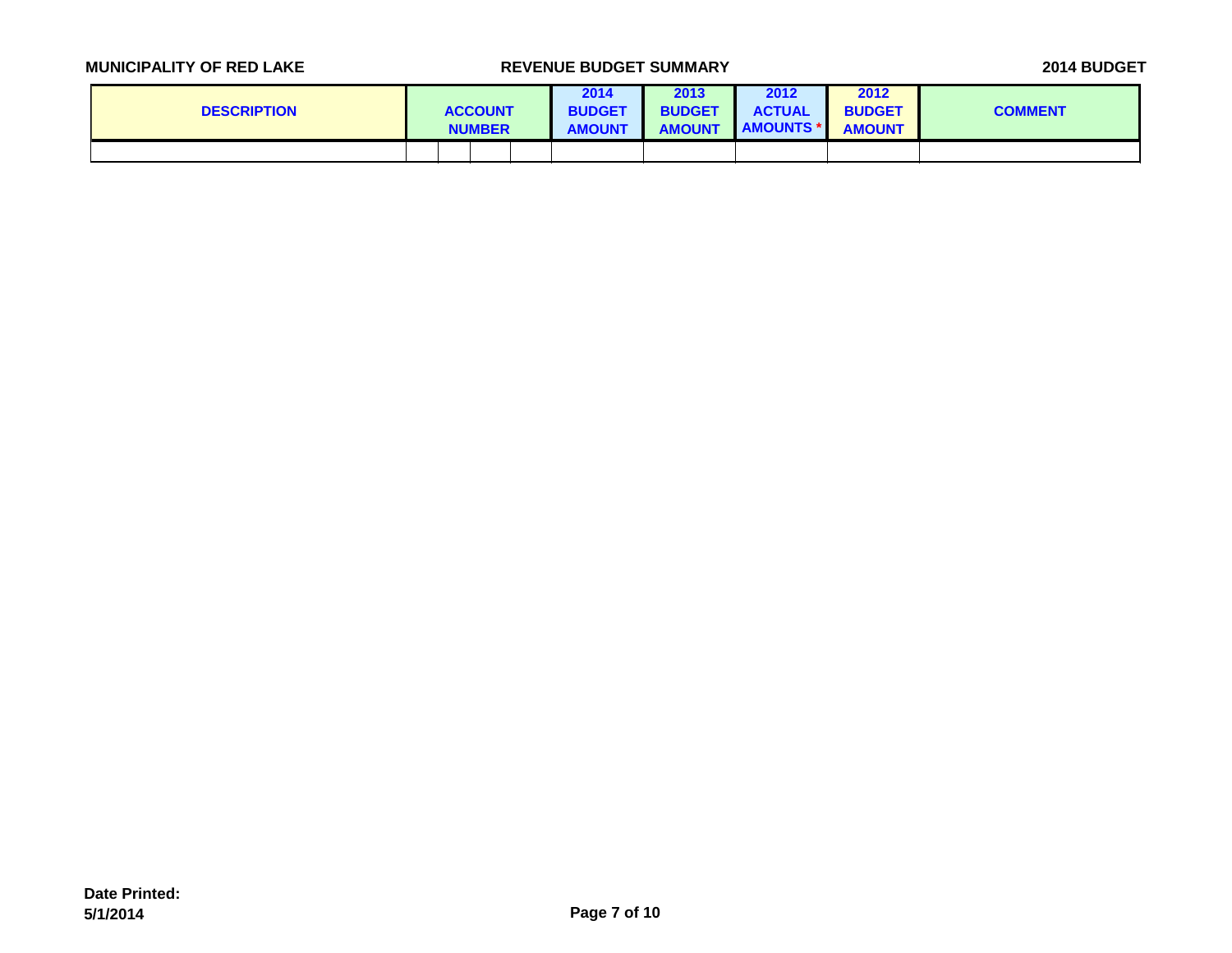| <b>DESCRIPTION</b>                            |              |                      | <b>ACCOUNT</b><br><b>NUMBER</b> |     | 2014<br><b>BUDGET</b><br><b>AMOUNT</b> | 2013<br><b>BUDGET</b><br><b>AMOUNT</b> | 2012<br><b>ACTUAL</b><br><b>AMOUNTS</b> | 2012<br><b>BUDGET</b><br><b>AMOUNT</b> | <b>COMMENT</b> |
|-----------------------------------------------|--------------|----------------------|---------------------------------|-----|----------------------------------------|----------------------------------------|-----------------------------------------|----------------------------------------|----------------|
| <b>SERVICE CHARGES AND PENALTIES</b>          |              |                      |                                 |     |                                        |                                        |                                         |                                        |                |
| <b>Water and Sewer Penalties and Interest</b> | 1            | $\mathbf{1}$         | 800                             | 800 | 42,500                                 | 32,500                                 | 41,128                                  | 24,000                                 |                |
| <b>A/R Service Charges</b>                    | 1            | $\mathbf{1}$         | 800                             | 805 | 10,500                                 | 27,500                                 | 32,689                                  | 20,000                                 |                |
| <b>Taxation Penalties and Interest</b>        | 1            | 1                    | 800                             | 810 | 125,000                                | 115,000                                | 115,657                                 | 125,000                                |                |
| <b>N S F Cheque Fees</b>                      | 1            | $\mathbf{1}$         | 800                             | 815 | $\bf{0}$                               | $\mathbf{0}$                           | 300                                     | $\mathbf{0}$                           |                |
|                                               |              |                      |                                 |     |                                        |                                        |                                         |                                        |                |
|                                               |              |                      |                                 |     | 178,000                                | 175,000                                | 189,774                                 | 169,000                                |                |
|                                               |              |                      |                                 |     |                                        |                                        |                                         |                                        |                |
| <b>INVESTMENT</b>                             |              |                      |                                 |     |                                        |                                        |                                         |                                        |                |
| <b>Interest Earnings</b>                      | 1            | $\mathbf{1}$         | 900                             | 900 | 5,500                                  | 7,500                                  | 7,208                                   | 6,000                                  |                |
| <b>Interest Income--Reserves</b>              | 1            | $\mathbf{1}$         | 900                             | 905 | 21,400                                 | 20,250                                 | 20,283                                  | $\mathbf{0}$                           |                |
| <b>Interest Income--Workings Funds</b>        | 1.           | $\blacktriangleleft$ | 900                             | 910 | 15,400                                 | 14,500                                 | 14,597                                  | 0                                      |                |
|                                               |              |                      |                                 |     |                                        |                                        |                                         |                                        |                |
|                                               |              |                      |                                 |     | 42,300                                 | 42,250                                 | 42,088                                  | 6,000                                  |                |
|                                               |              |                      |                                 |     |                                        |                                        |                                         |                                        |                |
| <b>MUNICIPAL ASSET SALES</b>                  |              |                      |                                 |     |                                        |                                        |                                         |                                        |                |
| <b>Sale of Land</b>                           | 1.           | 1                    | 950                             | 950 | 85,000                                 | 100,000                                | 262,548                                 | 300,000                                |                |
| <b>Sale of Building / Equipment</b>           | 1            | $\mathbf{1}$         | 950                             | 951 | 0                                      | 0                                      | 82,160                                  | 125,000                                |                |
| <b>Proceeds From Tax Sales</b>                | $\mathbf{1}$ | 1                    | 950                             | 952 | 0                                      | $\bf{0}$                               | $\bf{0}$                                | 0                                      |                |
|                                               |              |                      |                                 |     |                                        |                                        |                                         |                                        |                |
|                                               |              |                      |                                 |     | 85,000                                 | 100,000                                | 344,708                                 | 425,000                                |                |
|                                               |              |                      |                                 |     |                                        |                                        |                                         |                                        |                |
| <b>MISCELLANEOUS</b>                          |              |                      |                                 |     |                                        |                                        |                                         |                                        |                |
| <b>Insurance Proceeds</b>                     | 1            | $\mathbf{1}$         | 975                             | 975 | 0                                      | $\mathbf 0$                            | 17,300                                  | $\bf{0}$                               |                |
|                                               |              |                      |                                 |     |                                        |                                        |                                         |                                        |                |
|                                               |              |                      |                                 |     | $\mathbf 0$                            | $\mathbf 0$                            | 17,300                                  | $\bf{0}$                               |                |
|                                               |              |                      |                                 |     |                                        |                                        |                                         |                                        |                |
| <b>LONG TERM DEBT PROCEEDS</b>                |              |                      |                                 |     |                                        |                                        |                                         |                                        |                |
| <b>Proceeds From Long Term Debt--Bank</b>     | 1            | $\mathbf{1}$         | 980                             | 980 | 867,604                                | $\bf{0}$                               | 2,339,665                               | 2,339,665                              |                |
| <b>Proceeds From Long Term Debt--FCM--GMF</b> | 1            | $\mathbf{1}$         | 980                             | 980 | $\mathbf 0$                            | $\mathbf 0$                            | 4,000,000                               | 3,546,877                              |                |
| <b>Proceeds From Long Term Debt</b>           | 1            | 4                    | 600                             | 600 | $\pmb{0}$                              | $\mathbf 0$                            | 0                                       | (2,000,000)                            |                |
| <b>Proceeds From Long Term Debt</b>           | $\mathbf{1}$ | 4                    | 730                             | 787 | $\mathbf 0$                            | $\bf{0}$                               | $\bf{0}$                                | (1, 397, 144)                          |                |
|                                               |              |                      |                                 |     |                                        |                                        |                                         |                                        |                |
|                                               |              |                      |                                 |     | 867,604                                | $\bf{0}$                               | 6,339,665                               | 2,489,398                              |                |
|                                               |              |                      |                                 |     |                                        |                                        |                                         |                                        |                |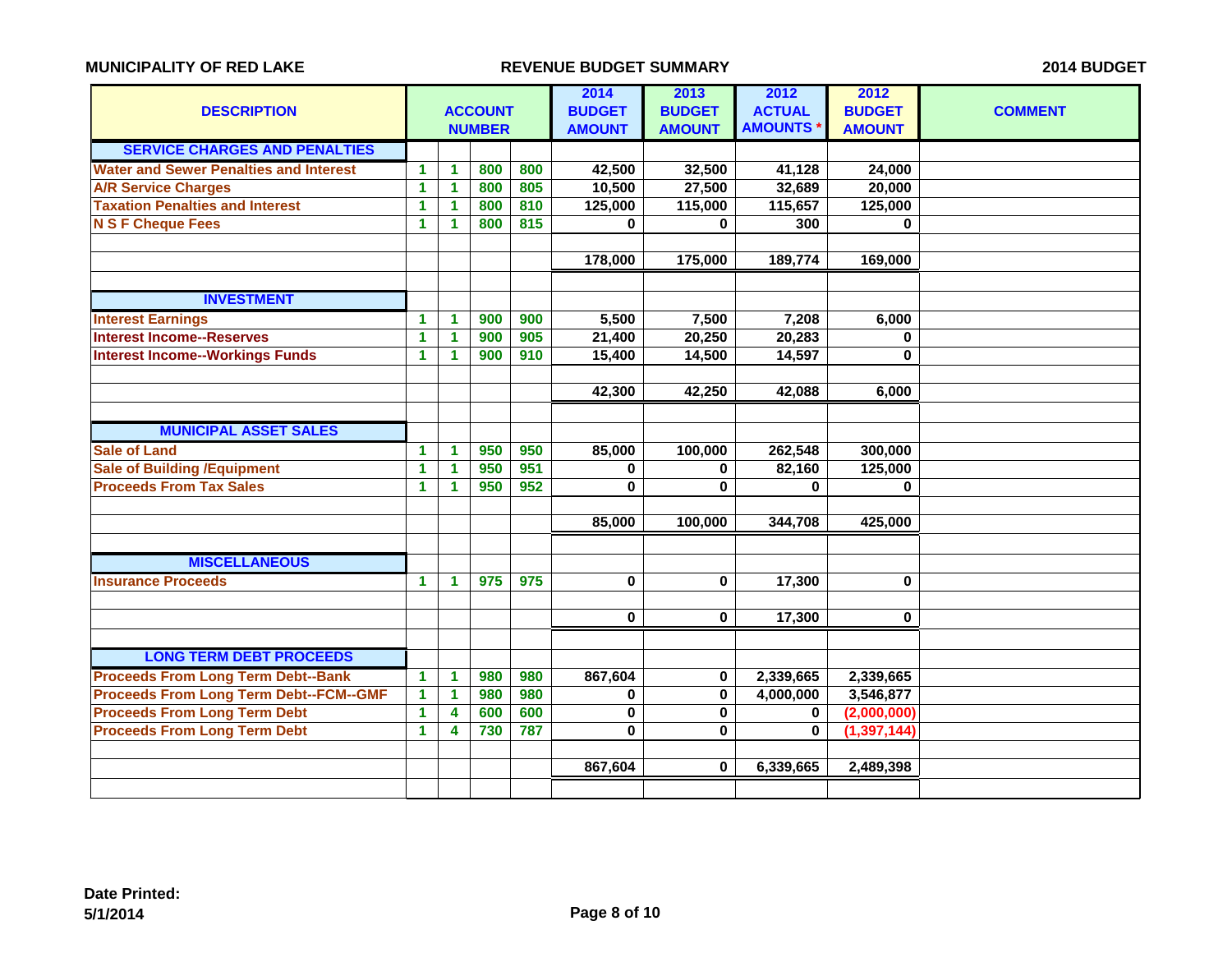|                                                   |                      |                      |                |     | 2014          | 2013          | 2012           | 2012          |                                |
|---------------------------------------------------|----------------------|----------------------|----------------|-----|---------------|---------------|----------------|---------------|--------------------------------|
| <b>DESCRIPTION</b>                                |                      |                      | <b>ACCOUNT</b> |     | <b>BUDGET</b> | <b>BUDGET</b> | <b>ACTUAL</b>  | <b>BUDGET</b> | <b>COMMENT</b>                 |
|                                                   |                      |                      | <b>NUMBER</b>  |     | <b>AMOUNT</b> | <b>AMOUNT</b> | <b>AMOUNTS</b> | <b>AMOUNT</b> |                                |
| <b>RESERVE FUNDS TRANSFERS</b>                    |                      |                      |                |     |               |               |                |               |                                |
| <b>Transfer From Capital Reserves</b>             | 1.                   | $\mathbf{1}$         | 990            | 990 |               | $\bf{0}$      | 0              | 211,316       |                                |
| <b>Transfer From Capital Reserves--002</b>        | 1                    | 1                    | 990            | 990 |               | 20,000        | $\bf{0}$       | $\mathbf{0}$  | <b>Fire Reserve</b>            |
| <b>Transfer From Operating Reserves--003</b>      | $\blacktriangleleft$ | $\blacktriangleleft$ | 990            | 990 | 19,000        | 190,525       | $\bf{0}$       | $\bf{0}$      | <b>Public Works</b>            |
| <b>Transfer From Operating Reserves--017</b>      | $\mathbf{1}$         | $\blacktriangleleft$ | 990            | 990 |               | 49,363        | $\mathbf 0$    | $\mathbf 0$   | <b>Museum Reserve</b>          |
| <b>Transfer From Operating Reserves--018</b>      | $\mathbf{1}$         | $\mathbf{1}$         | 990            | 990 |               | 14,094        | $\mathbf{0}$   | $\mathbf 0$   | <b>Library Reserve</b>         |
| <b>Transfer From Operating Reserves--020, 024</b> | 1                    | 1                    | 990            | 990 | 68,113        | 20,190        | $\bf{0}$       | $\bf{0}$      | <b>Sewage Reserve</b>          |
| <b>Transfer From Operating Reserves--025</b>      | $\blacktriangleleft$ | $\blacktriangleleft$ | 990            | 990 | 107,150       | 30,000        | $\mathbf{0}$   | $\bf{0}$      | <b>Water Reserve</b>           |
| <b>Transfer From Operating Reserves</b>           | $\mathbf{1}$         | $\mathbf{1}$         | 990            | 993 | 221,709       | $\bf{0}$      | $\mathbf 0$    | 16,000        |                                |
| <b>Transfer From Operating Reserves</b>           | 1                    | 1                    | 990            | 993 |               | 335,277       | $\mathbf{0}$   | $\mathbf{0}$  | <b>Working Reserve</b>         |
| <b>Transfer From Operating Reserves</b>           | 1                    | 1                    | 990            | 993 |               | 85,232        | $\bf{0}$       | $\bf{0}$      | <b>General Reserves--TBD</b>   |
|                                                   |                      |                      |                |     |               |               |                |               |                                |
|                                                   |                      |                      |                |     | 415,972       | 744,680       | $\bf{0}$       | 227,316       |                                |
|                                                   |                      |                      |                |     |               |               |                |               |                                |
| <b>TRANSFERS FROM RESERVES</b>                    |                      |                      |                |     |               |               |                |               |                                |
| <b>Airport Reserve--004</b>                       | 1                    | 1                    | 991            | 991 |               | 142,076       | $\bf{0}$       | 10,000        |                                |
|                                                   |                      |                      |                |     |               |               |                |               |                                |
|                                                   |                      |                      |                |     | $\mathbf 0$   | 142,076       | $\bf{0}$       | 10,000        |                                |
|                                                   |                      |                      |                |     |               |               |                |               |                                |
| <b>DEFERRED REVENUE TRANSFERS</b>                 |                      |                      |                |     |               |               |                |               |                                |
| <b>Gas Tax Revenue--005</b>                       | 1                    | $\mathbf{1}$         | 450            | 450 | 345,860       | $\bf{0}$      | $\bf{0}$       | $\mathbf 0$   | <b>New Health Center</b>       |
| Gas Tax Revenue--002, 007                         | 1                    | 1                    | 450            | 450 | 55,000        | 78,653        | 0              | $\mathbf 0$   | <b>Natural Gas Conversions</b> |
| <b>Gas Tax Revenue--071</b>                       | 1                    | $\blacktriangleleft$ | 450            | 450 | 190,800       | 190,800       | $\bf{0}$       | $\mathbf 0$   | <b>Natural Gas--Year 2</b>     |
| <b>Gas Tax Revenue--091</b>                       | $\blacktriangleleft$ | 1                    | 450            | 450 |               | 178,785       | $\bf{0}$       | $\bf{0}$      | <b>Land Fill Expansion</b>     |
|                                                   |                      |                      |                |     |               |               |                |               |                                |
|                                                   |                      |                      |                |     | 591,660       | 448,239       | $\mathbf{0}$   | $\mathbf 0$   |                                |
|                                                   |                      |                      |                |     |               |               |                |               |                                |
| <b>CAPITAL RESERVE FUND TRANSFERS</b>             |                      |                      |                |     |               |               |                |               |                                |
| <b>Capital Funds Transfer From Operating</b>      | $\blacktriangleleft$ | $\blacktriangleleft$ | 993            | 993 | $\mathbf{0}$  | $\mathbf{0}$  | $\bf{0}$       | $\mathbf 0$   |                                |
|                                                   |                      |                      |                |     |               |               |                |               |                                |
|                                                   |                      |                      |                |     | $\mathbf 0$   | $\mathbf 0$   | $\bf{0}$       | $\bf{0}$      |                                |
|                                                   |                      |                      |                |     |               |               |                |               |                                |
|                                                   |                      |                      |                |     | 25,112,365    | 23,087,307    | 29,544,997     | 26,207,062    |                                |
|                                                   |                      |                      |                |     |               |               |                |               |                                |